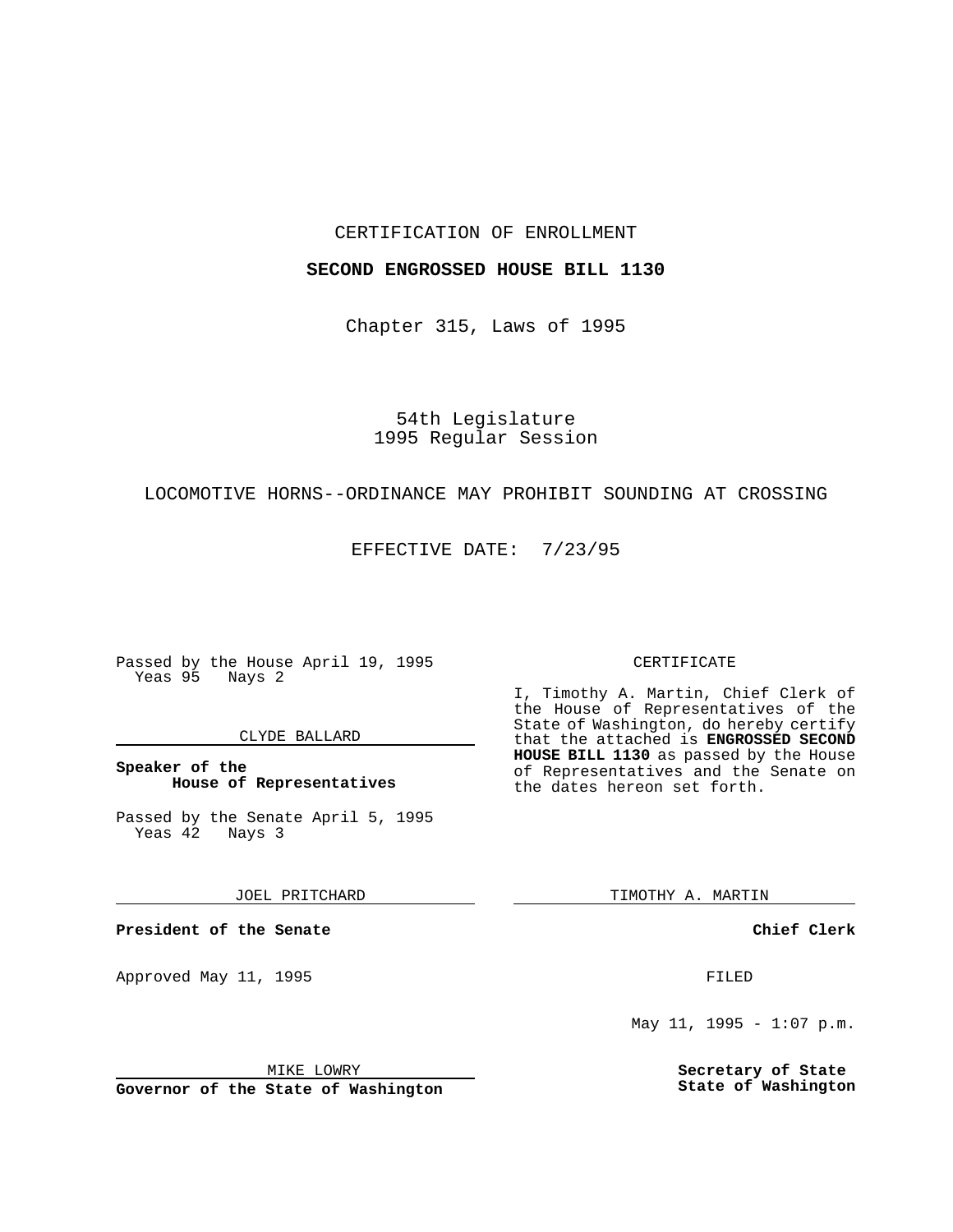# **SECOND ENGROSSED HOUSE BILL 1130** \_\_\_\_\_\_\_\_\_\_\_\_\_\_\_\_\_\_\_\_\_\_\_\_\_\_\_\_\_\_\_\_\_\_\_\_\_\_\_\_\_\_\_\_\_\_\_

\_\_\_\_\_\_\_\_\_\_\_\_\_\_\_\_\_\_\_\_\_\_\_\_\_\_\_\_\_\_\_\_\_\_\_\_\_\_\_\_\_\_\_\_\_\_\_

# AS AMENDED BY THE SENATE

Passed Legislature - 1995 Regular Session

**State of Washington 54th Legislature 1995 Regular Session By** Representatives Crouse, Dellwo, Padden, Brown, Silver, Johnson, McMorris, Elliot, Stevens, Koster and Schoesler

Read first time 01/13/95. Referred to Committee on Transportation.

1 AN ACT Relating to railroads; amending RCW 81.48.010; and creating 2 a new section.

3 BE IT ENACTED BY THE LEGISLATURE OF THE STATE OF WASHINGTON:

4 **Sec. 1.** RCW 81.48.010 and 1961 c 14 s 81.48.010 are each amended 5 to read as follows:

 Every engineer driving a locomotive on any railway who shall fail to ring the bell or sound the whistle upon such locomotive, or cause the same to be rung or sounded at least eighty rods from any place where such railway crosses a traveled road or street on the same level 10 (except in cities, or in counties that enact ordinances applying only to crossings equipped with supplemental safety measures as provided in 12 section 2 of this act), or to continue the ringing of such bell or sounding of such whistle until such locomotive shall have crossed such road or street, shall be guilty of a misdemeanor.

 This section shall not apply to an engineer operating a locomotive within yard limits or when on track, which is not main line track, 17 where crossing speed is restricted by published special instruction or bulletin to ten miles per hour or less.